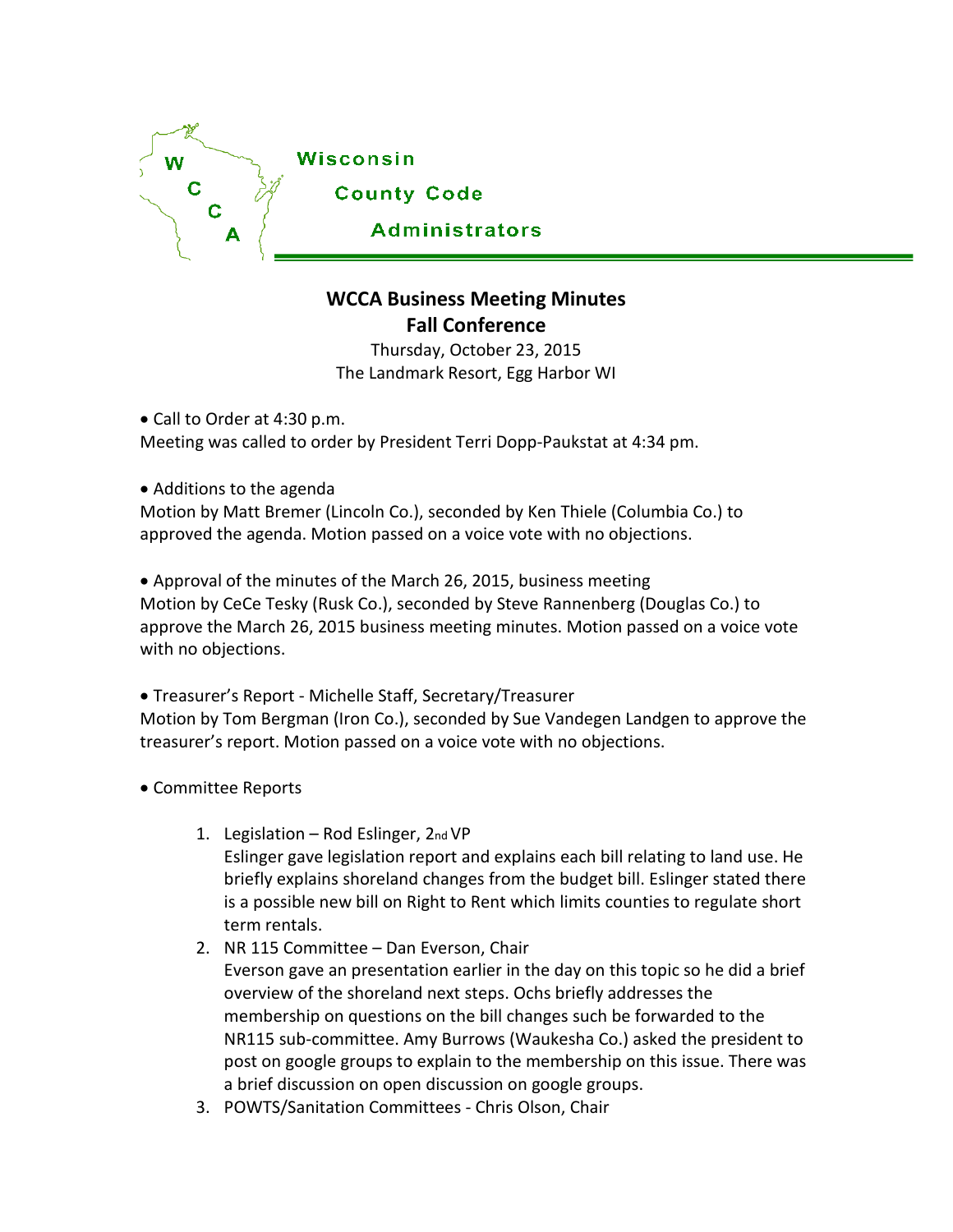Terri Dopp-Paukstat explained that she was involved with the Wisconsin Fund elimination and she feels that we didn't get everything we wanted but is as good as we could get. She said she feels that this will be another concern for the Wisconsin Fund next budget and possibility be taken out again.

- 4. Awards/Scholarship Committee –Michelle Staff, Chair Staff reports that awards will be given tonight at our banquet and raffle tickets are being sold for the scholarship fund.
- 5. Website/DeCoder Committee Tom Bergman, Chair Bergman reported that the position is open and anyone interested should apply and give applications to Staff.
- 6. Program Committee Terry Ochs, Chair Ochs stated that survey monkey will be sent out to members after the conference. Spring conference is at Stoney Creek, Wausau on March 31 and April 1, 2016.
- 7. Other committees or programs Dopp-Paukstat gave an update on the leadership program. She stated that the Executive Board will continue the leadership training. She is opening up any ideas from the membership. Dopp-Paukstat stated the Executive Board will be looking into funding, areas for training, etc.

There was no other committee reports.

8. Nominating Committee Report and Election of Officers—Tom Bergman, Chair Dusty Grant (Marquette County) briefly explained the election process and opened up the nominations.

CeCe Tesky (Rusk County) made a motion to nominate Rod Eslinger (Eau Claire County) as 1st Vice President of the WCCA Executive Board and seconded by Karl Jennrich (Oneida County). There were no other nominations. There was motion and second to close nominations and case a unanimous vote for Rod Eslinger (Eau Claire County). Motion passed on a voice vote with no objections.

Karl Jenrich (Oneida County) made a motion to nominate Robert Schierman (Bayfield County) and seconded by Barry Sullivan (Ozaukee County) for 2nd Vice President on the Executive Board. There were no other nominations. There was a motion and second to close nominations and case a unanimous vote for Robert Schierman for 2<sup>nd</sup> Vice President. Motion passed on a voice vote with no objection.

Amy Barrows (Waukesha County) made a motion to nominate Michelle Staff (Jefferson County) as Secretary/Treasurer and Terri Dopp-Paukstat